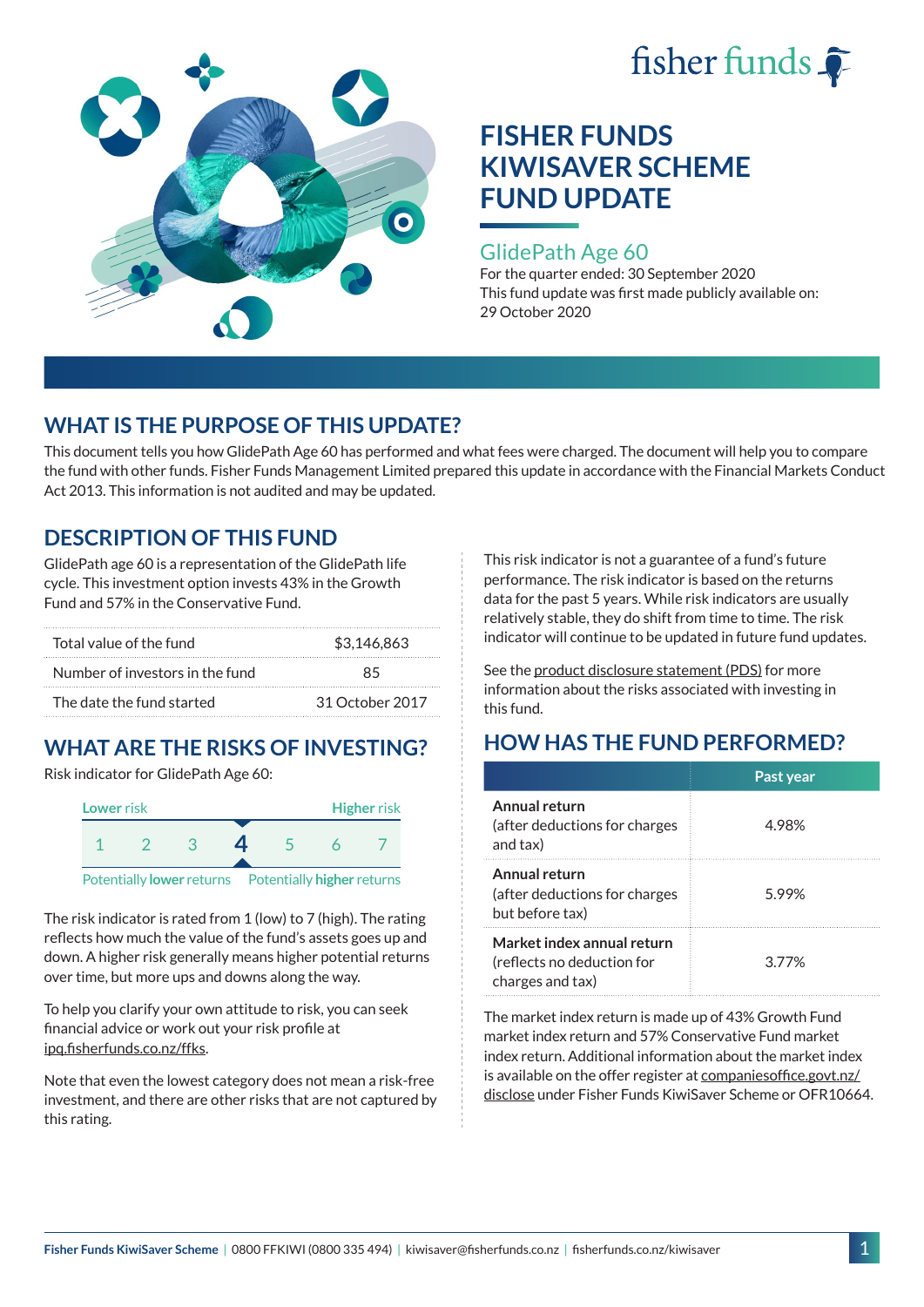## **ANNUAL RETURN GRAPH**



This shows the return after fund charges and tax for each year ending 31 March since the fund started. The last bar shows the average annual return since the fund started, up to 30 September 2020.

**Important:** This does not tell you how the fund will perform in the future.

Returns in this update are after tax at the highest prescribed investor rate (PIR) of tax for an individual New Zealand resident. Your tax may be lower. The market index return reflects no deduction for charges and tax.

#### **WHAT FEES ARE INVESTORS CHARGED?**

Investors in GlidePath Age 60 are charged fund charges that include GST. In the year to 31 March 2020 these were:

|                                                | % of net asset value   |
|------------------------------------------------|------------------------|
| <b>Total fund charges</b>                      | 1.07%                  |
| Which are made up of:                          |                        |
| Total management and<br>administration charges | 0.98%                  |
| Including:                                     |                        |
| Manager's basic fee                            | 0.90%                  |
| Other management and<br>administration charges | 0.08%                  |
| Total performance-based fees <sup>1</sup>      | 0.09%                  |
| <b>Other charges:</b>                          | \$ amount per investor |
| Annual account fee                             |                        |

\* The account fee reduced from \$3 per month (\$36 per annum) to \$1.95 per month (\$23.40 per annum) on 1 July 2020.

Small differences in fees and charges can have a big impact on your investment over the long term.

#### **EXAMPLE OF HOW THIS APPLIES TO AN INVESTOR**

Sarah had \$10,000 in the fund at the start of the year and did not make any further contributions. At the end of the year, Sarah received a return after fund charges were deducted of \$498 (that is 4.98% of her initial \$10,000). Sarah also paid \$36 in other charges. This gives Sarah a total return after tax of \$462 for the year.

## **WHAT DOES THE FUND INVEST IN? Actual investment mix**

This shows the types of assets that the fund invests in.



#### **Target investment mix**

This shows the mix of assets that the fund generally intends to invest in.